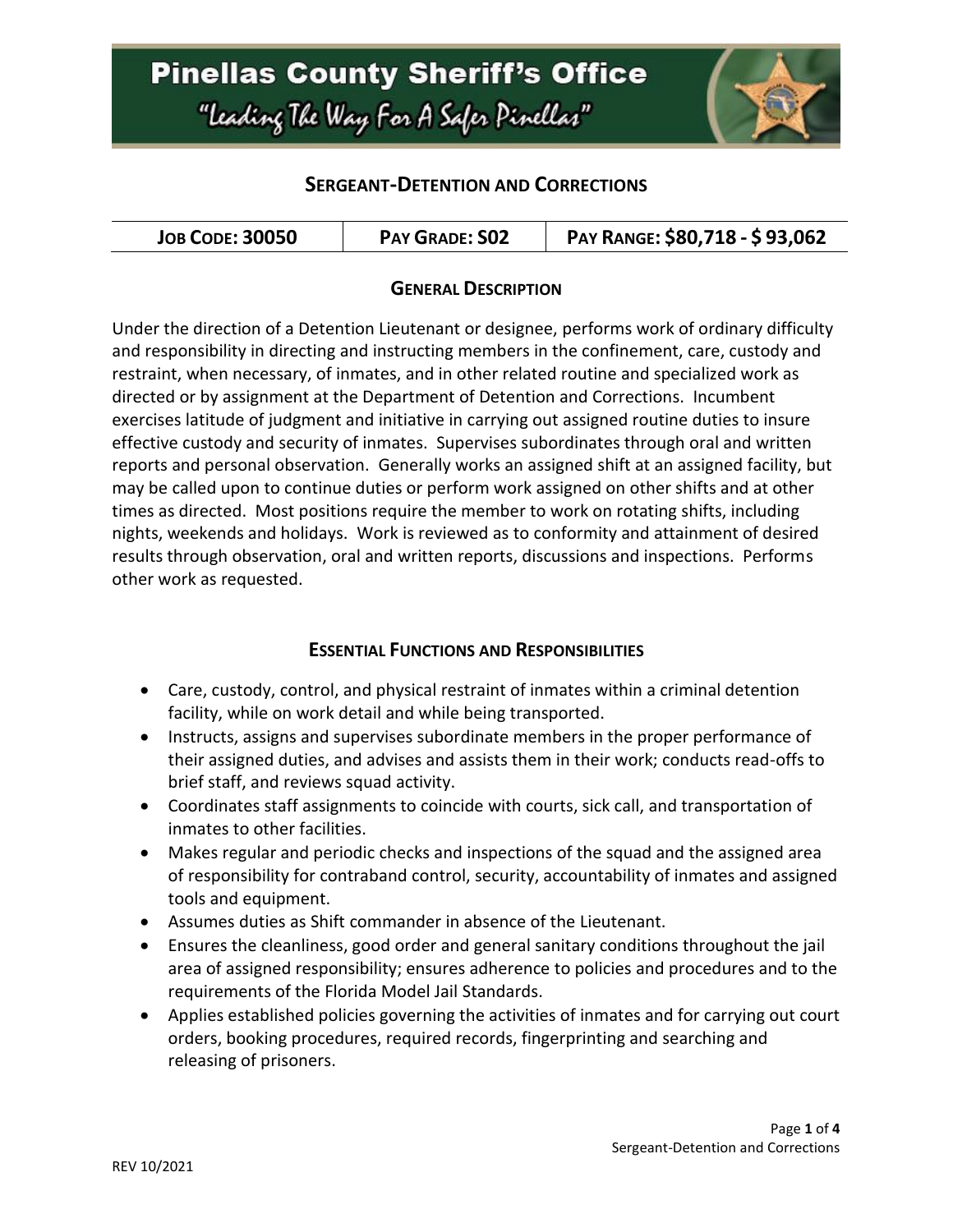

- Conducts periodic reviews of work of subordinates and their materials, equipment, personal appearance and work methods and procedures. Maintains close supervision, appraising and evaluating conditions of performance for adherence and conformity to duties and methods as prescribed by policy, rules and regulations, special or general orders.
- Initiates corrective action and/or disciplinary action as necessary.
- Reviews staff reports; inspects detention areas; supervises inmate movement.
- Maintains staff vacation and attendance records; conducts annual performance evaluations.
- Conducts disciplinary hearings, attends classification meetings regarding problem inmates.
- Supervises periodic fire drills and maintenance of fire equipment.
- Maintains good rapport with local police agencies, visitors, and staff.
- Assists in the training of Personnel.
- Ability to comply with the Drug Free Workplace Act.
- Participates in Sheriff's Office recruitment and community relations activities as directed.

#### **QUALIFICATIONS**

- High school graduation or equivalent diploma from an institution accredited by an accrediting body recognized by the U. S. Dept. of Education or licensed as a degree granting institution by the Commission for Independent Education.
- Certification of completion of correctional training as required by the State of Florida.
- Meet requirements and standards of the Florida Criminal Justice Standards and Training Commission as authorized by F.S.S. 943.13.
- Must be a full-time, certified Deputy Sheriff-Detention and Corrections who has served in that capacity with the Pinellas County Sheriff's Office for a cumulative five (5) years, prior to taking the promotional exam.
- Must possess a valid Florida Driver's License.

### **KNOWLEDGE, SKILLS, AND ABILITIES**

- All of the knowledge, skills, and abilities required of a Deputy Sheriff-Detention and Corrections.
- Knowledge of state statutes, laws, ordinances and regulations applicable to corrections.
- Knowledge of county and state court functions and practices.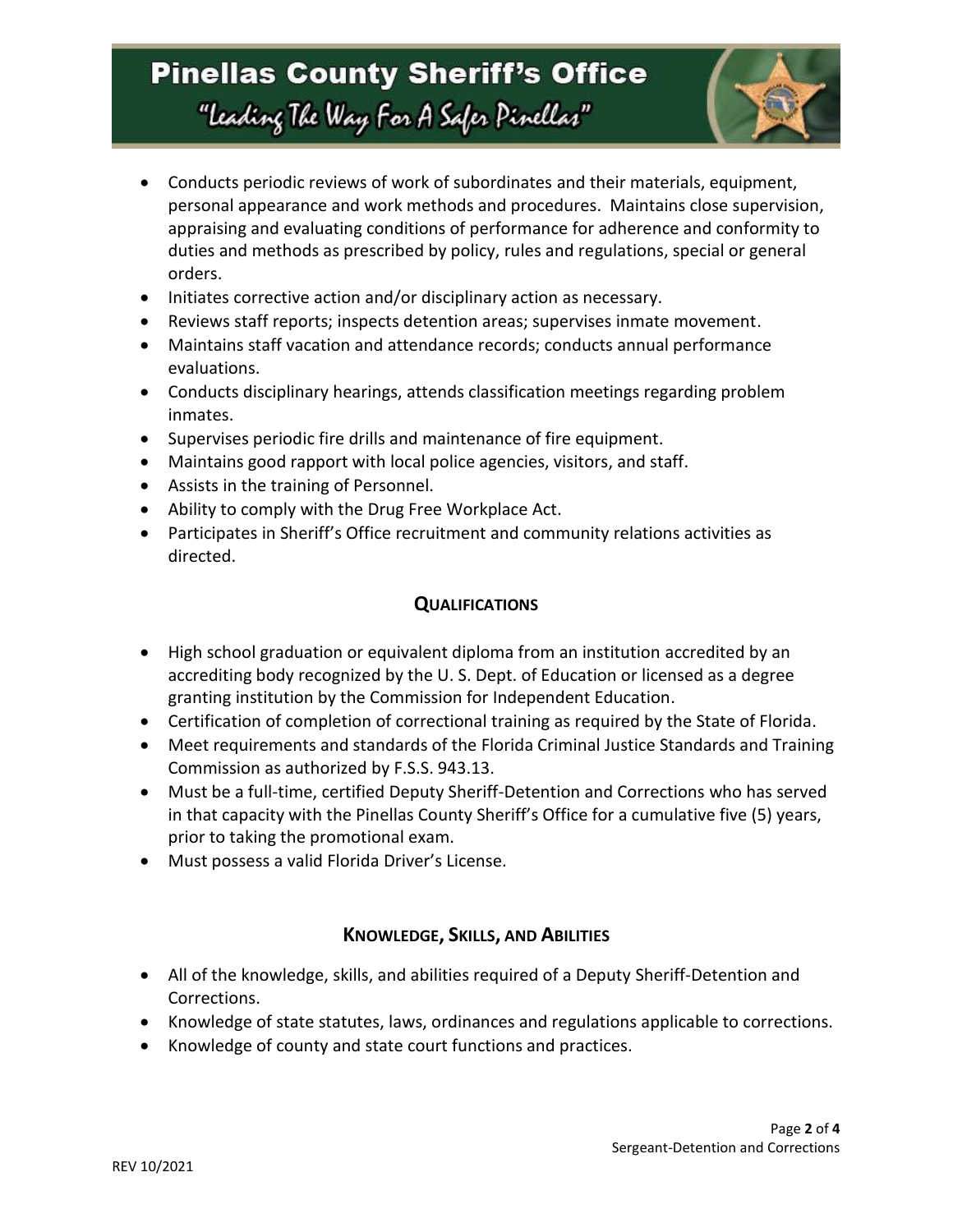

- Knowledge of security procedures, behavior of inmates, and the methods for maintaining order and supervising persons under restraint.
- Knowledge of the requirements and practical application of the provisions of the Florida Model Jail Standards. Knowledge of General Orders and standard operating procedures.
- Knowledge of supervisory principles and practices.
- Knowledge of simple clerical procedures and practices.
- Ability to understand and carry out oral and written instructions.
- Ability to cope with stressful situations and perform calmly under stressful conditions
- Ability to work closely with others as a team.
- Ability to prepare and present clear, accurate, concise and objective written and oral reports.
- Knowledge of practical application of first aid.
- Ability to receive orders from superiors and to transmit them to subordinates in a firm and tactful manner.
- Ability to react quickly and calmly and direct the work of subordinates in an emergency.
- Ability to comply with the Drug Free Workplace Act.

### **PHYSICAL ABILITIES**

The physical abilities listed below are requirements to perform the essential functions and responsibilities.

- Requires satisfactory medical standards as stated on FDLE form CJSTC 75A, agency medical physical clearance form, and the following:
	- $\circ$  Visual acuity of 20/30 vision standard in each eye; if corrective lenses must be used to satisfy 20/30 vision standard, uncorrected vision should be no worse than 20/100 in each eye.
	- $\circ$  Hearing acuity, single hearing levels should not exceed 25 decibels at either 500, 1000, or 2000 Hz nor exceed 30 decibels at 3000 Hz frequencies in each ear.
- Ability to lift 50 lbs. from floor to waist.
- Ability to perceive sounds at normal voice range and sounds transmitted by radio and sirens.
- Ability to maintain a level of physical conditioning to be able to physically subdue and restrain inmates.
- Ability to meet the physical conditioning requirements of periodic in-service training in high liability areas (firearms, defensive tactics, A.S.P.).
- Ability to render physical assistance.
- Ability to wear and use a Scott Air Pack on his/her back, which weighs approximately 30 lbs.